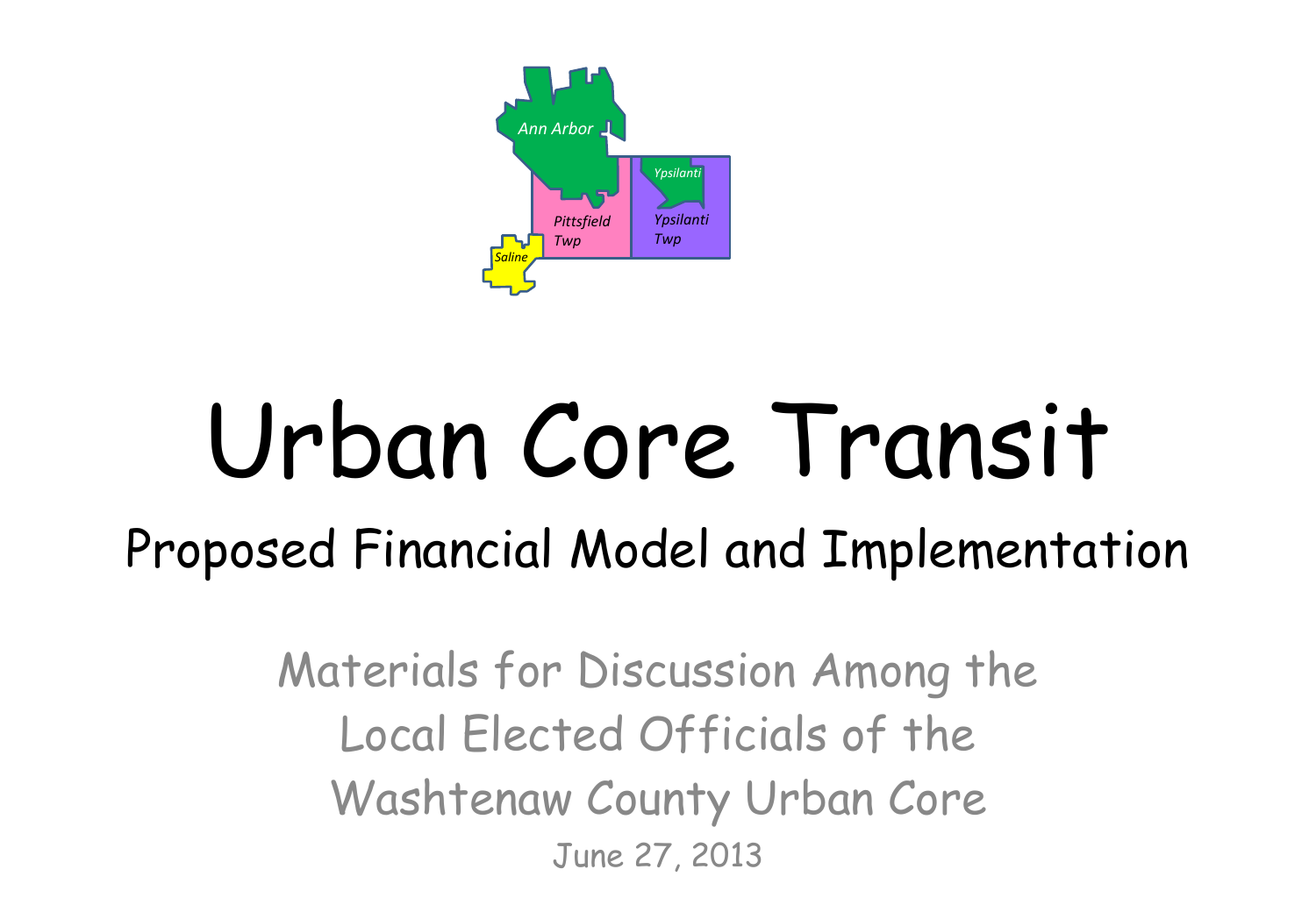# Goals of Today's Meeting

- 1. Update Service and Governance Decisions
- 2. Consensus on Financial Model
- 3. Set the Stage for Prioritization and Implementation of Services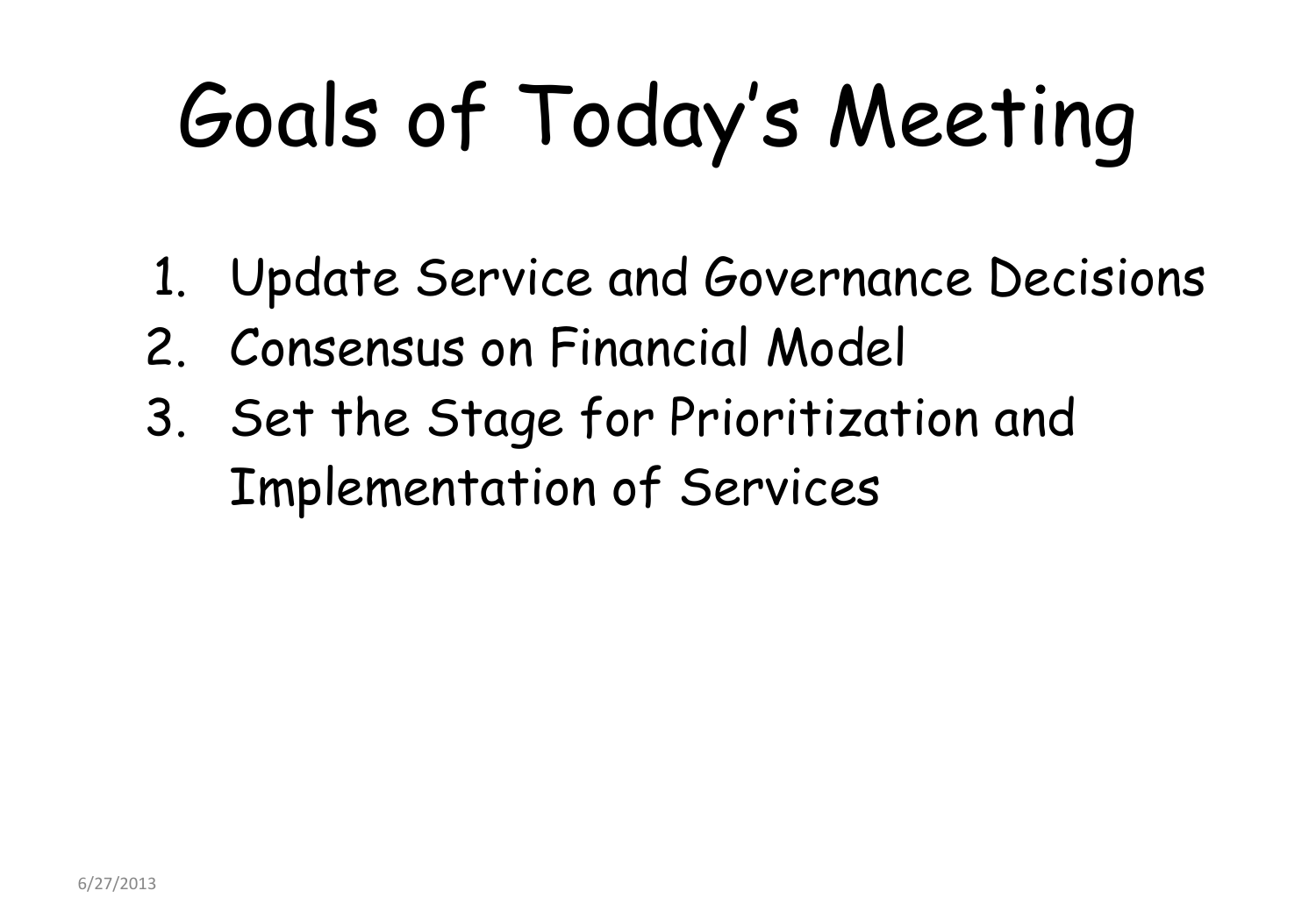### Recap: Improve & Expand Service Consensus



- Regional system of services
- General support for improving existing services and expansion of services into some previously unserved areas of the Urban Core
- For Ann Arbor and Ypsilanti, new routes, more direct routes, more frequency, later evenings, and more weekend services throughout the system
- More frequent connections between Ann Arbor and Ypsilanti
- For Saline, Pittsfield Township and Ypsilanti Township, new routes (express and local), extensions of existing routes, and township-wide dial-a-ride services
- Bus stop improvements, real time information for riders, transit signal priority for buses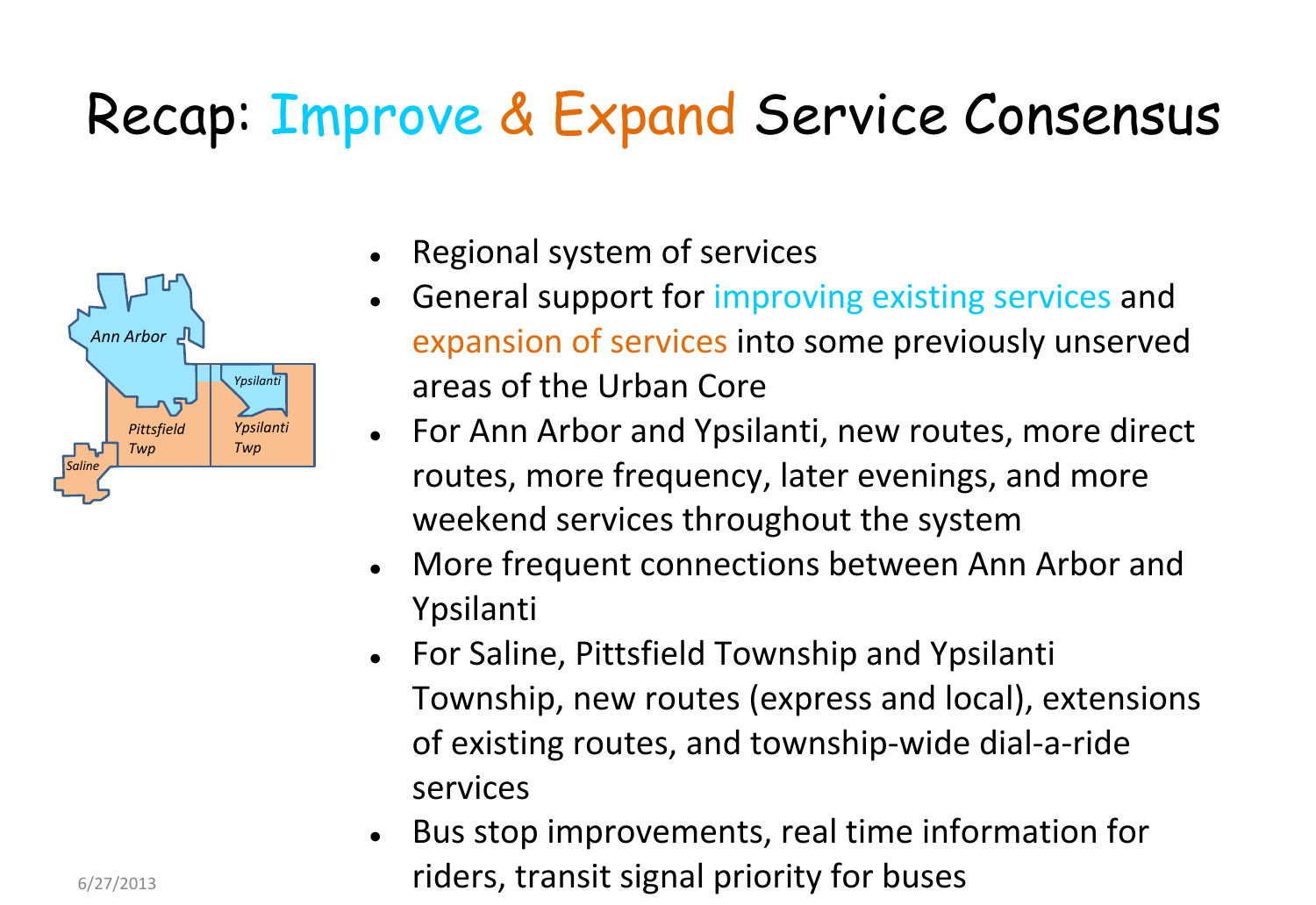### Update: Governance

Ann Arbor Area Transportation Authority A<sup>3</sup>TA w/ multiple POSA's



- Addition of Ypsilanti to Authority ( $A^3TA$ )
	- Ypsi request April 23, 2013
	- City of Ann Arbor approved June 3, 2013
	- Amended Articles approved by Ann Arbor (6/3), Ypsilanti (6/18) and AATA (6/20)
	- AATA Approves Ypsilanti Request June 20, 2013
	- Articles filing underway by City of Ann Arbor
	- Also adds 2 members to  $A^3TA$  Board
		- Ypsilanti appointment
		- Ann Arbor appointment
- Establishment / Revision of Purchase-of-Service-Agreements (POSA's)
	- Reviewed service levels and costs with existing and potential POSA partners
	- **Existing: Pittsfield Twp, Ypsilanti Twp, Superior**
	- Potential: Saline, Dexter, Scio Twp
	- Quarterly Meetings w  $A^3TA$  Board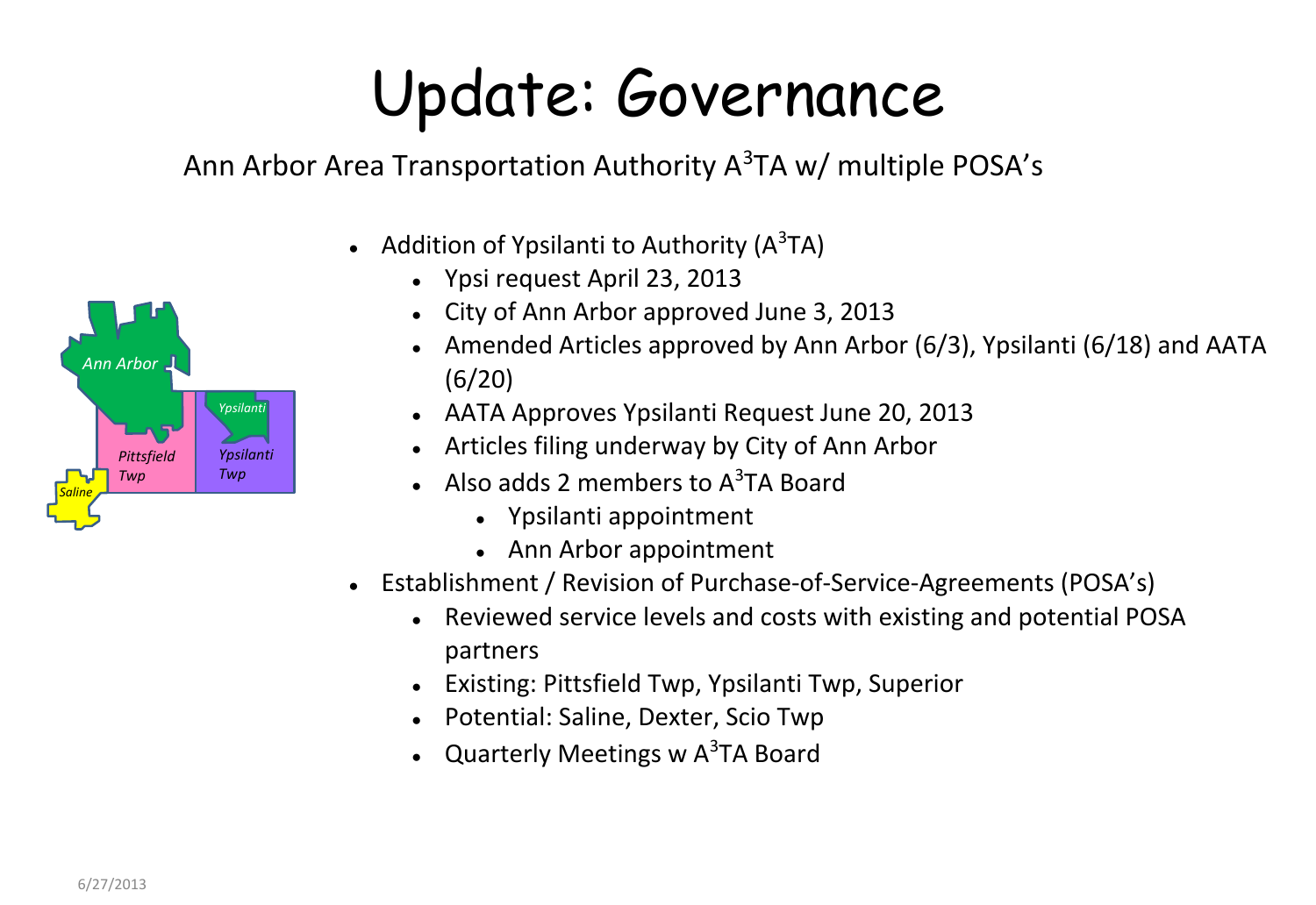## A Possible Financial Model



| Two-Jurisdiction Authority with POSA's |                                       |                 |                |                                                               |              |                                                                                                                                                                                                                                |                                          |
|----------------------------------------|---------------------------------------|-----------------|----------------|---------------------------------------------------------------|--------------|--------------------------------------------------------------------------------------------------------------------------------------------------------------------------------------------------------------------------------|------------------------------------------|
| <b>Jurisdiction</b>                    | <b>Existing Local Revenues (2013)</b> |                 |                | Projected Local Revenues (2019) - Year 5<br>of Five-Year Plan |              |                                                                                                                                                                                                                                | <b>Approximate Year 1</b><br><b>POSA</b> |
|                                        | Millage - Local                       |                 | <b>POSA</b>    | Millage - Local &<br><b>Authority</b>                         |              | <b>POSA</b>                                                                                                                                                                                                                    |                                          |
|                                        | Rate                                  | Yield           |                | Rate                                                          | Yield        |                                                                                                                                                                                                                                |                                          |
| Ann Arbor                              | 2.056 mils                            | \$9,125,99<br>6 | $\overline{0}$ | 2.056 mils                                                    | \$10,557,941 | $\boldsymbol{0}$                                                                                                                                                                                                               | $\overline{0}$                           |
|                                        |                                       |                 |                | $0.7$ mils*                                                   | \$3,230,007  |                                                                                                                                                                                                                                |                                          |
| Ypsilanti                              | 0.987 mils                            | \$285,850       | \$301,831      | 0.987 mils                                                    | \$313,798    | 0                                                                                                                                                                                                                              | $\overline{0}$                           |
|                                        |                                       |                 |                | $0.7$ mils*                                                   | \$207,825    |                                                                                                                                                                                                                                |                                          |
| Ypsilanti<br>Township                  |                                       |                 | \$293,536      |                                                               |              | \$790,536                                                                                                                                                                                                                      | \$392,936                                |
| <b>Pittsfield</b>                      |                                       |                 | \$139,702      |                                                               |              | \$681,768                                                                                                                                                                                                                      | \$248,115                                |
| Superior                               |                                       |                 | \$32,253       |                                                               |              | \$52,253                                                                                                                                                                                                                       | \$36,253                                 |
| Saline                                 |                                       |                 | U              |                                                               |              | \$175,221                                                                                                                                                                                                                      | \$35,044                                 |
| <b>Totals</b>                          |                                       | \$9,411,84<br>6 | \$767,322      |                                                               | \$14,309,571 | \$1,699,778                                                                                                                                                                                                                    | \$712,348                                |
|                                        |                                       |                 |                |                                                               |              | 0.7 mils is the estimated millage requirement to fund the plan as proposed, and is the basis for the associated dollar figures in this table. The 2019 0.7 millage amount does not include a factor for improved property valu |                                          |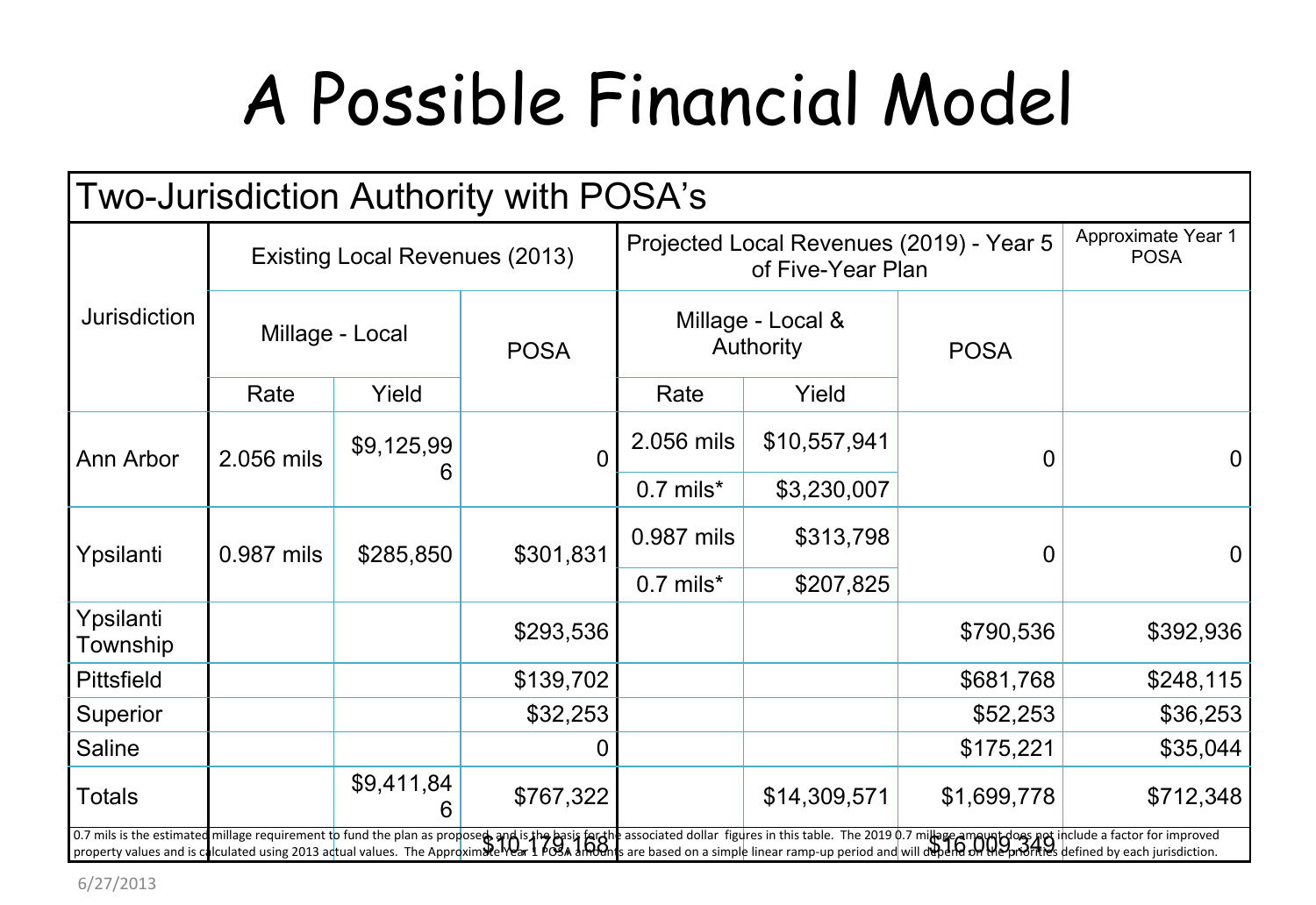### Prioritization and Implementation

- Some service soon after funding
- Some service in all parts of service area
- Visible service early
- New buses limiting factor
- Changing existing service takes longer
- Discussion with partners on priorities for implementation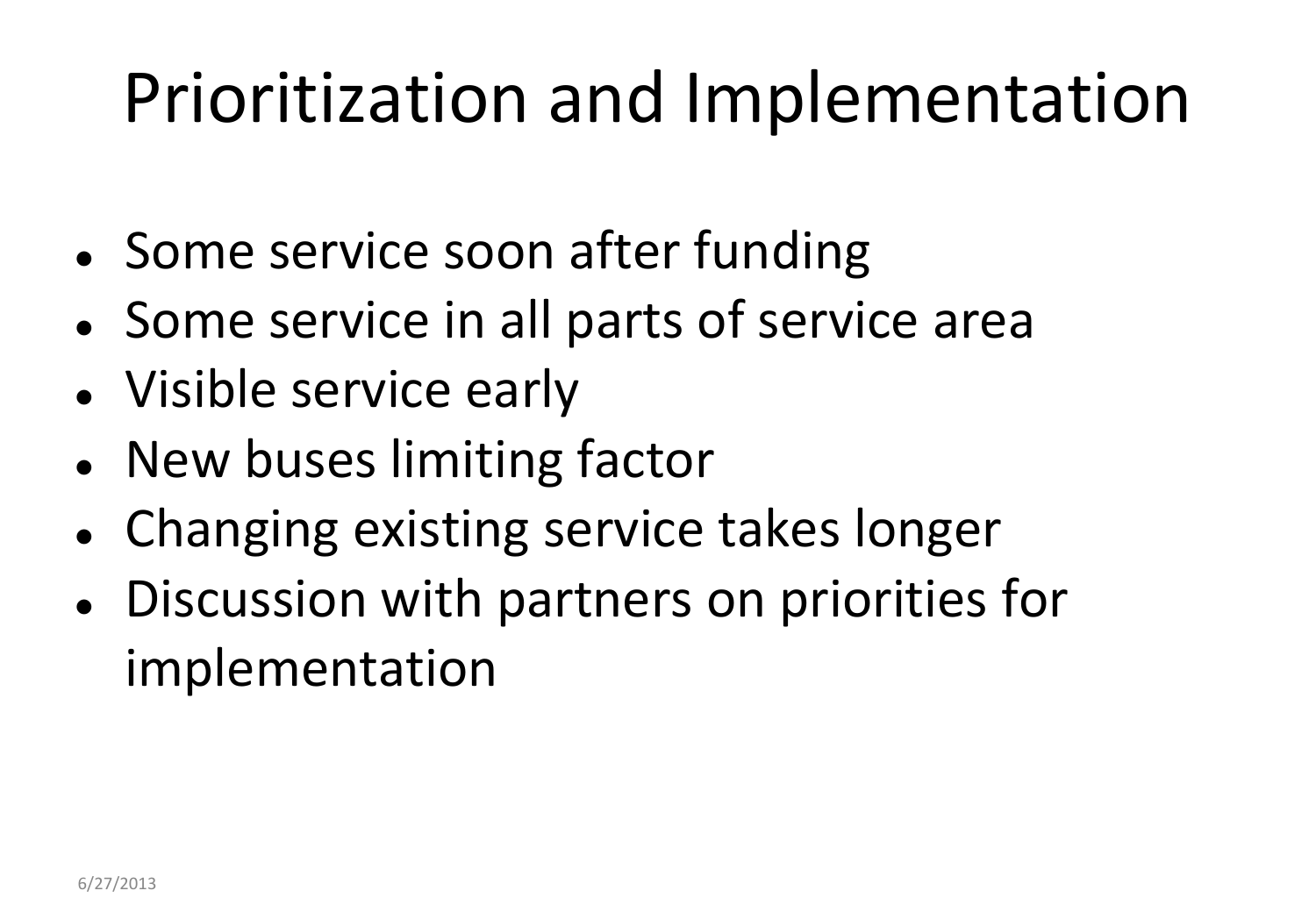### Ward and Township Information Package